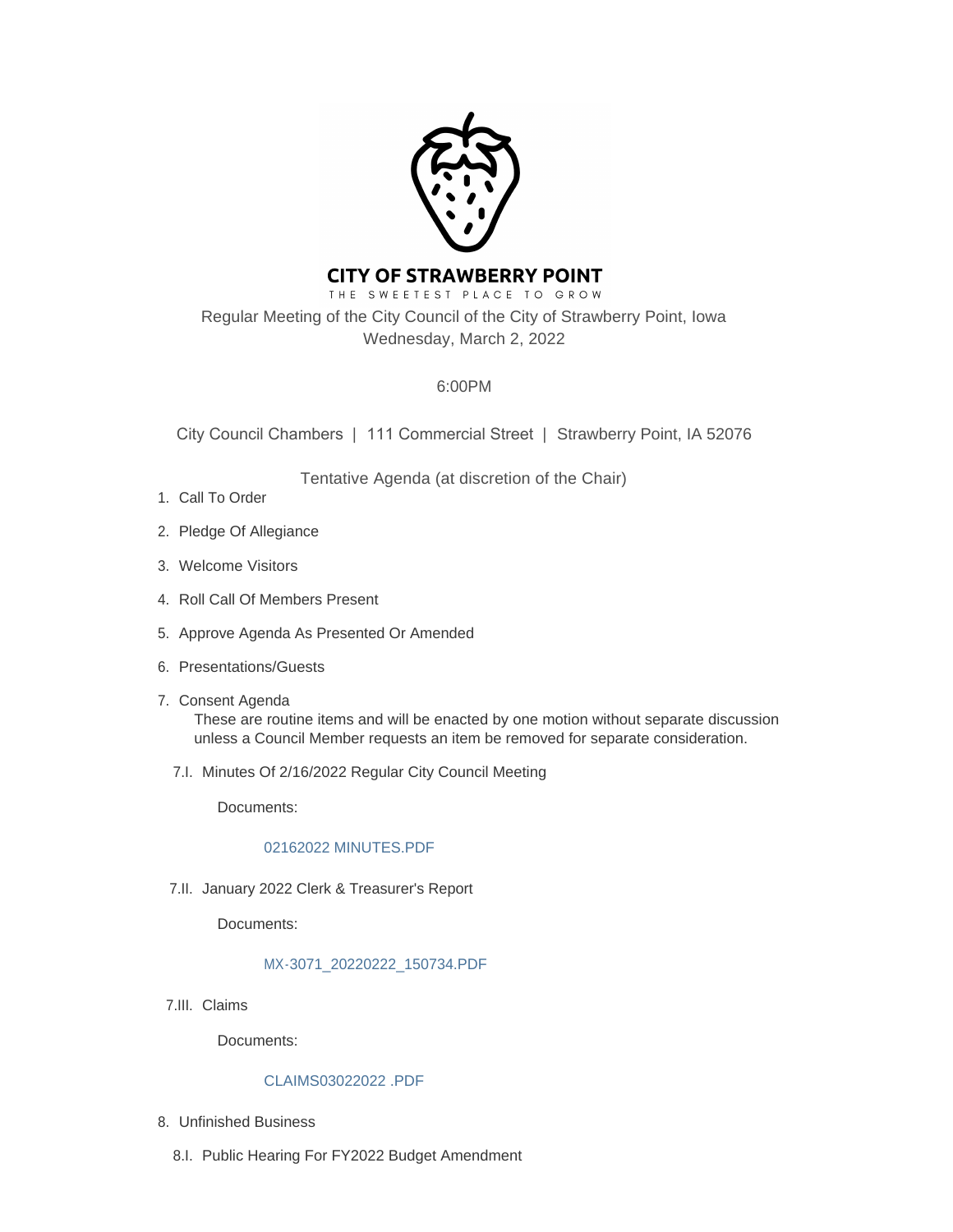8.II. Resolution Approving FY2022 Budget Amendment

Documents:

[RES BUDGET AMENDMENT 3-2-22.PDF](http://www.strawberrypt.com/AgendaCenter/ViewFile/Item/583?fileID=511) [BUDGET AMEND NOTICE OF HEARING.PDF](http://www.strawberrypt.com/AgendaCenter/ViewFile/Item/583?fileID=512)

8.III. Resolution Approving Capacity Purchase Agreement With Dairyland Power Cooperative

Documents:

[RES DAIRYLAND.PDF](http://www.strawberrypt.com/AgendaCenter/ViewFile/Item/586?fileID=504) [STRAWBERRY POINT CAPACITY SALE-DPC PURCHASE AGREEMENT -](http://www.strawberrypt.com/AgendaCenter/ViewFile/Item/586?fileID=505) DRAFT 23FEB2022 (002).PDF [COPY OF STRAWBERRY POINT PLAN YEAR 2022-23 FIRM CAPACITY](http://www.strawberrypt.com/AgendaCenter/ViewFile/Item/586?fileID=506)  OBLIGATION (FCO).PDF

8.IV. Civic Center Cleaning Update

Documents:

#### [DEEP CLEAN OF FLOORS.PDF](http://www.strawberrypt.com/AgendaCenter/ViewFile/Item/579?fileID=507)

- 9. Information
	- 9.I. Library Lighting Upgrade
	- 9.II. Strawberry Point Firemen's Association Meeting Minutes

Documents:

[STRAWBERRY PT FIREMEN MINUTES 1-12-22 CITY.PDF](http://www.strawberrypt.com/AgendaCenter/ViewFile/Item/587?fileID=518) [STRAWBERRY PT FIREMEN MINUTES 1-26-22 CITY.PDF](http://www.strawberrypt.com/AgendaCenter/ViewFile/Item/587?fileID=519) [STRAWBERRY PT FIREMEN MINUTES 2-09-22 CITY.PDF](http://www.strawberrypt.com/AgendaCenter/ViewFile/Item/587?fileID=520)

- 10. New Business
	- 10.I. Resolution Approving Easement

Documents:

[EASEMENT RESOLUTION SWALES.PDF](http://www.strawberrypt.com/AgendaCenter/ViewFile/Item/576?fileID=513) [CITY EASEMENT.PDF](http://www.strawberrypt.com/AgendaCenter/ViewFile/Item/576?fileID=514) [EASEMENT MAP.PDF](http://www.strawberrypt.com/AgendaCenter/ViewFile/Item/576?fileID=515) [SWALES TRUST EASEMENT AGMT WITH CITY.PDF](http://www.strawberrypt.com/AgendaCenter/ViewFile/Item/576?fileID=516) [PRIOR EASEMENT MINUTES.PDF](http://www.strawberrypt.com/AgendaCenter/ViewFile/Item/576?fileID=525)

10.II. Resolution Approving Electric Utility Reliability Plan

Documents:

[IAMU REMINDER EMAIL.PDF](http://www.strawberrypt.com/AgendaCenter/ViewFile/Item/588?fileID=521) [MODEL INSPECTION AND MAINTENANCE PROGRAM.PDF](http://www.strawberrypt.com/AgendaCenter/ViewFile/Item/588?fileID=522) [5201675168375838594-RELIABILITY-PLAN.PDF](http://www.strawberrypt.com/AgendaCenter/ViewFile/Item/588?fileID=523) [CITY-OF-STRAWBERRY-POINT-CITY-OF-STRAWBERRY-POINT.PDF](http://www.strawberrypt.com/AgendaCenter/ViewFile/Item/588?fileID=524)

10.III. Pool Cover